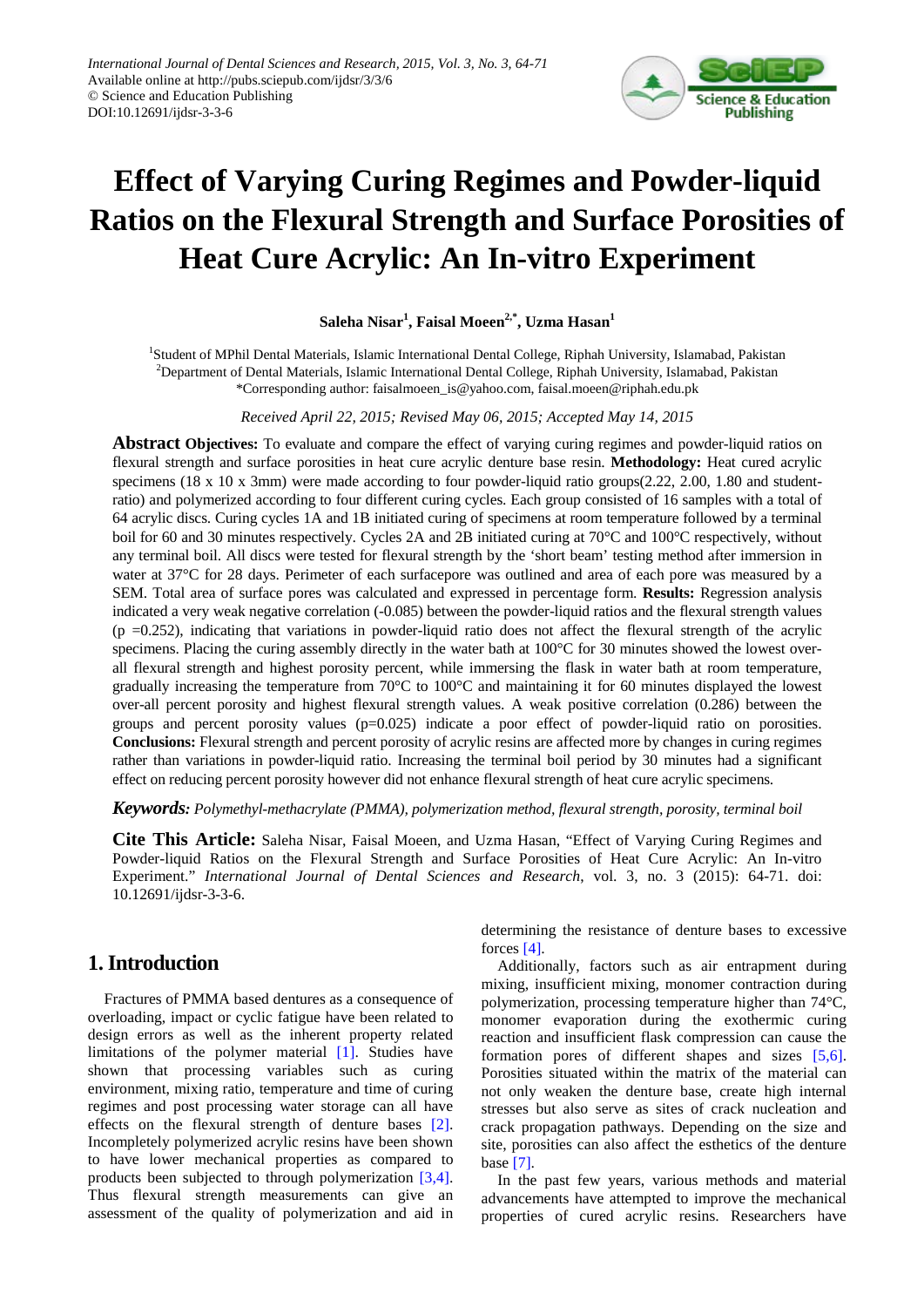introduced innovative processing techniques to achieve enhancements in properties of acrylic resins [\[8\].](#page-7-5) Methods ranging from introduction of glass fibers to improve mechanical properties, to the use of microwave and visible light activated curing to reduce the curing time have shown favorable results [\[9,10,11\].](#page-7-6) However, curing acrylic dentures in the conventional water bath still remains the most widely used method [\[12\].](#page-7-7)

It has been observed that dental students tend to fabricate acrylic dentures without following the manufacturer's recommended powder-liquid ratios. Material dispensation without proper calculations has been known to elevate residual monomer concentrations and negatively influence mechanical properties of the resin [\[13\].](#page-7-8) Additionally, the selection of an optimum curing regime would lead to a maximum monomer to polymer conversion, chain branching and cross linking, consequently leading to a higher average molecular weight of the polymer with better mechanical properties. The objective of this study is therefore to identify an optimum curing cycle and powder-liquid ratio which can lead to a highest flexural strength of the heat-cured acrylic material used at the Islamic International Dental College, Islamabad, Pakistan. Additionally, the effect of curing regimes and powder-liquid ratios on the surface porosities of cured acrylic resins would also be determined.

## **2. Methodology**

#### **2.1. Preparation of Acrylic Specimens**

The heat cure acrylic powder was mixed with methylmethacrylate liquid monomer according to ratios mentioned in [Table 1.](#page-1-0) Following mixing, the material was packed at the doughy stage into a standard mould invested in gypsum. The dental flasks were then placed in a hydraulic bench press (Dental Hydraulic Flask Press, BISON, IntensivIndustries, India) for 25 minutes at 80 bars of pressure.

**Table 1. Division of groups according to powder-liquid ratio**

<span id="page-1-0"></span>

| Powder liquid ratios |                    |                       |  |  |  |
|----------------------|--------------------|-----------------------|--|--|--|
|                      | Powder             | Liquid                |  |  |  |
| G1                   | 23.4 <sub>gm</sub> | 9ml                   |  |  |  |
| G2                   | 23.4 <sub>gm</sub> | 10 <sub>m1</sub>      |  |  |  |
| G3                   | 23.4 <sub>gm</sub> | 11ml                  |  |  |  |
| G4                   |                    | <b>Students Ratio</b> |  |  |  |

<span id="page-1-1"></span>

| Table 2. Curing cycles that the specimens are subjected to |  |
|------------------------------------------------------------|--|
| Curing cycles of the resins                                |  |

**T0: start temperature of water**

| T1 and T2: temperature of water during polymerization cycle<br>$t0,t1,t2$ : maintaining time at the relative temperatures |                 |                 |                 |                  |                 |                  |  |
|---------------------------------------------------------------------------------------------------------------------------|-----------------|-----------------|-----------------|------------------|-----------------|------------------|--|
|                                                                                                                           | T0              | t0              | T1              | t l              | T2              | t2               |  |
| 1A                                                                                                                        | $25^{\circ}$ C  | $0 \text{ min}$ | $70^{\circ}$ C  | $90 \text{ min}$ | $100^{\circ}$ C | $60 \text{ min}$ |  |
| 1 B                                                                                                                       | $25^{\circ}$ C  | $0 \text{ min}$ | $70^{\circ}$ C  | $60 \text{ min}$ | $100^{\circ}$ C | $30 \text{ min}$ |  |
| 2A                                                                                                                        | $70^{\circ}$ C  | $0 \text{ min}$ | $100^{\circ}$ C | $30 \text{ min}$ |                 |                  |  |
| 2B                                                                                                                        | $100^{\circ}$ C | $0 \text{ min}$ | $100^{\circ}$ C | $30 \text{ min}$ |                 |                  |  |

The flasks were then immersed in water (covered by 7cm of water) and cured using an electrically controlled water bath according to the regimes mentioned i[n Table 2.](#page-1-1)

The four groups (G1-G4) mentioned in [Table 1](#page-1-0) are based on variations in powder-liquid ratios, with each group having to undergo four curing cycles (1A, 1B, 2A and 2B). 10 acrylic discs were created for each group with a total sample size of 40 discs.

Acrylic discs in Group 2 were processed at the manufacturer's recommended powder-liquid ratio whereas in Groups 1 and 3 the monomer content was kept 10% lower and 10% higher respectively than the manufacturer's recommendation. The students of final year BDS students enrolled at the Islamic International Dental College, Islamabad, Pakistan, were asked to mix acrylic powder and liquid monomer for making specimen in group G4. It was noted that students did not use any measuring system nor did they follow any specific ratios, hence group G4 consisted of specimen that were processed at an un- calculated powder-liquid ratio.



**Figure 1.** Preparation of the acrylic specimen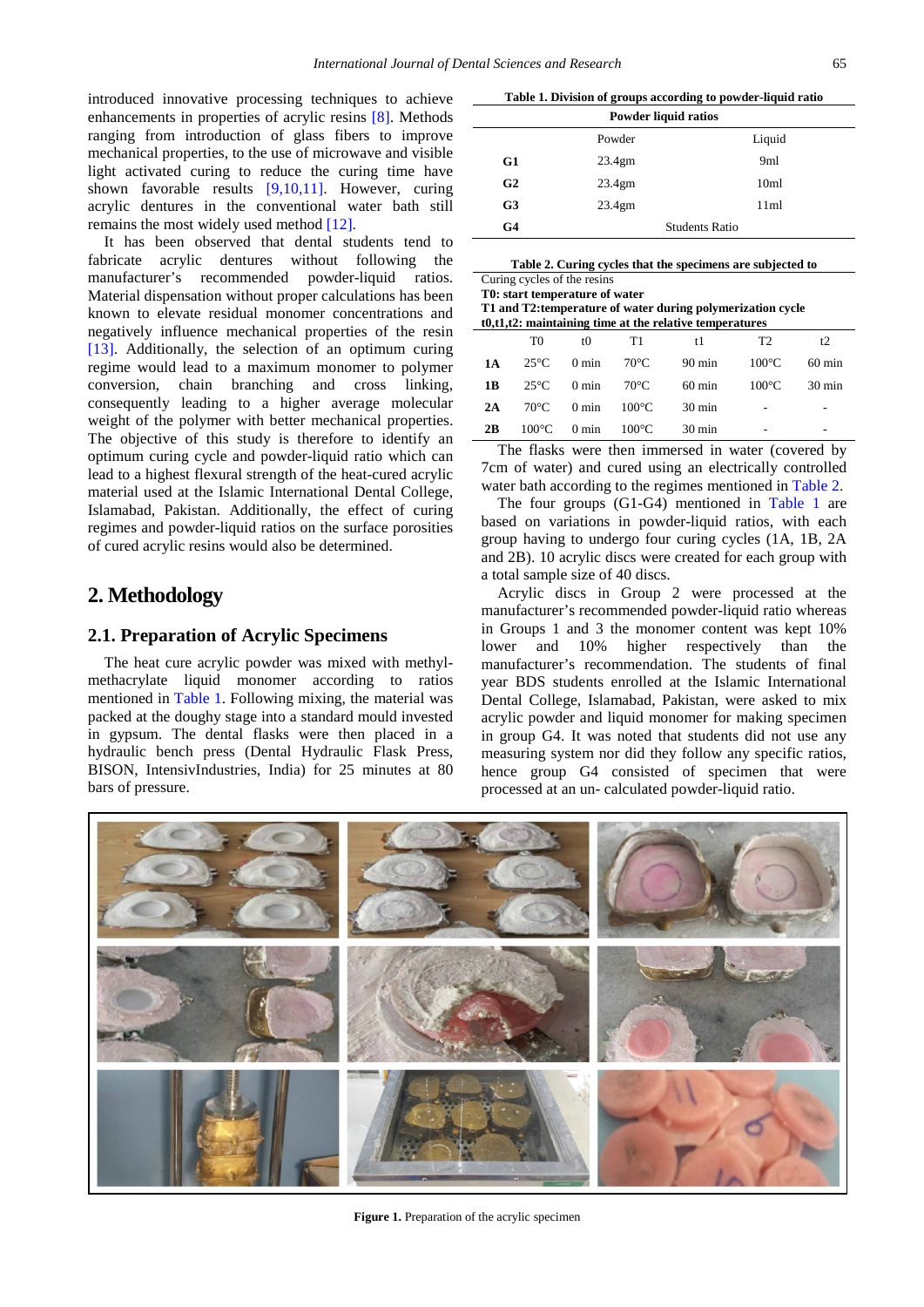#### **2.2. Curing Cycles for the Test Specimens**

**Cycle 1A:** The flasks were immersed in a water bath at room temperature (25°C). The temperature was then gradually increased to 70°C (165°F) over a period of 45 minutes and maintained for 90 minutes. The temperature was then raised to 100°C (212°F) over a period of 30 minutes and maintained for 60 minutes.

**Cycle 1B:** The flasks were immersed in a water bath at room temperature. The temperature was gradually increased to 70°C in 45 minutes and maintained for 60 minutes. The temperature was then raised to 100°C over a period of 30 minutes and maintained at 100°C for 30 minutes.

**Cycle 2A:** The flasks were immersed in a water bath having a temperature of 70°C and the temperature was gradually increased to 100°C in 30 minutes and maintained for 30 minutes.

**Cycle 2B:** The flasks were immersed in a water bath having a temperature of 100°C and cured for 30mins.

Following the completion of the mentioned curing cycles, the flasks were allowed to cool to room temperature. The acrylic specimens were removed from the flasks and finished using an acrylic trimmer and sandpaper. Polishing of the specimens was done with pumice slurry on a lathe polishing buff. The specimens were stored in water at 37°C for a period of 28 days.

#### **2.3. Porosity Analysis**

The acrylic disks were viewed under a scanning electron microscope (JEOL JSM-6490A, USA) for the evaluation of porosities. Each specimen was sputter coated with a thin gold coat and surface porosities for each specimen were evaluated at four different fields by the scanning electron microscope at an accelerating voltage of 10KV. The perimeter of each surface pore was outlined [\(Figure 3\)](#page-2-0) and area of each pore was measured. Total area of surface pores was calculated and expressed in percentage form.



**Figure 2.** Testing for flexural strength of acrylic specimens

<span id="page-2-0"></span>

Figure 3. Porosity perimeter outlined for measurement

## **2.4. Flexural Strength Test**

All specimens were subjected to flexural strength testing in a servo-hydraulic universal testing machine (AG-Xplus Series, Shimadzu, Japan) using 3-point loading according toASTM-STP 497 [\[14\].](#page-7-9)The distance between the specimen supports was 15 mm and the loading force was applied to the specimens at a crosshead

speed of 1.5 mm/min until the specimens fractured. Flexural strength (MPa) was calculated using the equation:  $FS = 3 WL/2 bd2$ , where FS is the flexural strength, W is the maximum load before fracture (N), L is the distance between the supports (15 mm), b is the width of the specimen (10mm) and d is the thickness of the specimen (3mm).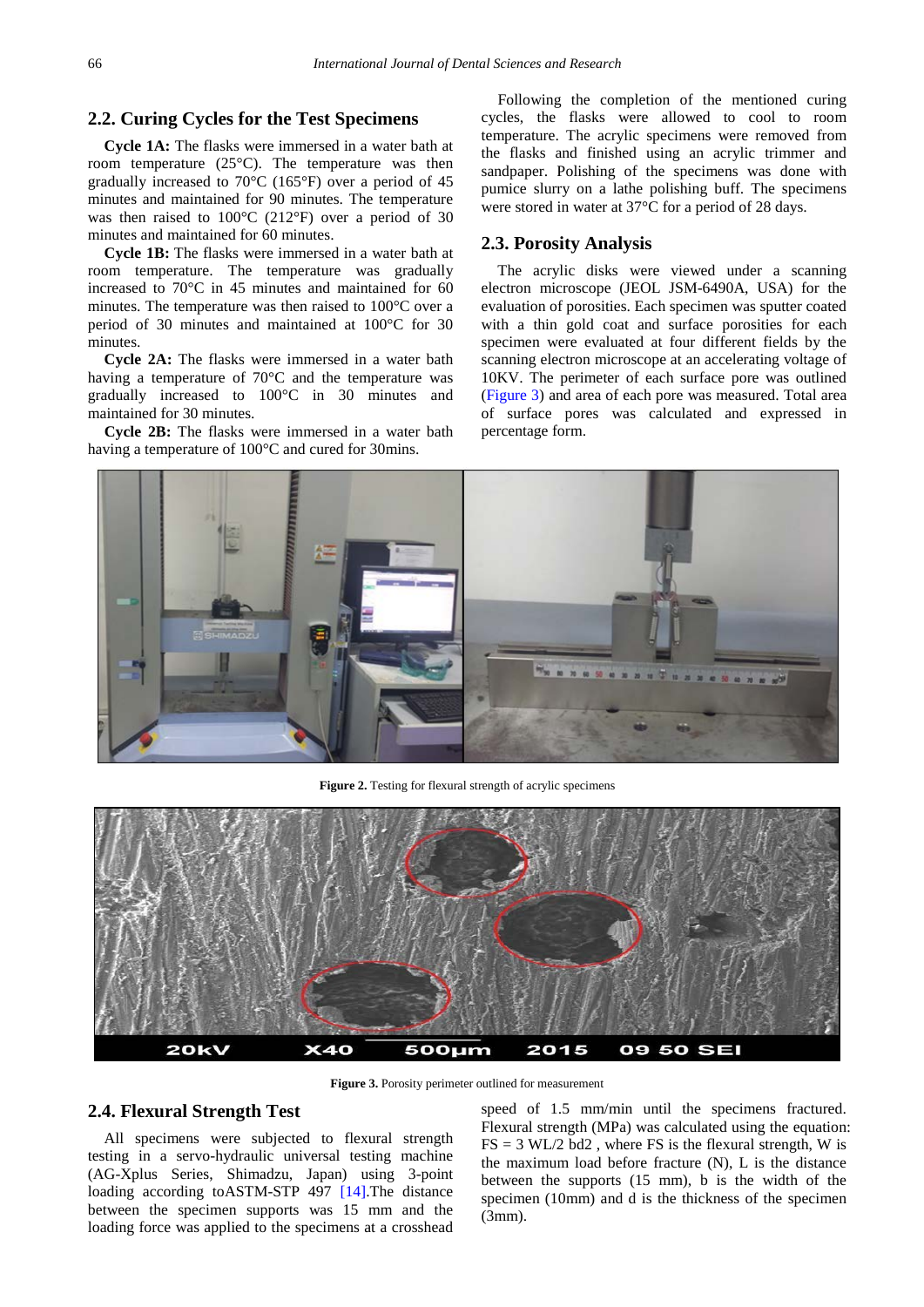# **3. Results**

Mean flexural strength and porosity percent values with standard deviations for the four groups are mentioned in [Table 3](#page-3-0) and [Table 4](#page-3-1) and represented graphically in [Figure 4](#page-4-0) [&Figure 5](#page-4-1) respectively. [Figure 6](#page-4-2) & [Figure 7](#page-5-0) show SEM surface images of specimens cured by the four cycles. A linear regression analysis was carried out showing a statistically significant difference (p=0.001) between curing cycles and powder-liquid ratios with respect to the mean flexural strength and percent porosity. A moderately negative correlation (-0.394) between flexural strength and curing cycles, indicated a decrease in the flexural strength as we move from cycle 1A to cycle 2B. A very weak negative correlation (-0.085) exists between the ratios and the flexural strength values ( $p = 0.252$ ), indicating that variation in powder-liquid ratio does not affect the flexural strength of the acrylic specimens.

<span id="page-3-0"></span>

| Table 3. Flexural strength values of the four groups |                      |       |                                |       |        |       |        |  |
|------------------------------------------------------|----------------------|-------|--------------------------------|-------|--------|-------|--------|--|
| Flexural strength values (MPa)                       |                      |       |                                |       |        |       |        |  |
| Groups                                               | <b>No. of Sample</b> |       | Flexural strength values (MPa) |       |        | Mean  | S.D    |  |
| <b>Cycle 1A</b>                                      |                      |       |                                |       |        |       |        |  |
| Group1                                               | 4                    | 53.63 | 52.42                          | 55.75 | 52.33  | 53.53 | 1.593  |  |
| Group2                                               | 4                    | 52.55 | 56.31                          | 54.08 | 49.23  | 53.04 | 2.974  |  |
| Group3                                               | 4                    | 53.04 | 53.8                           | 49.19 | 57.36  | 53.35 | 3.51   |  |
| Group4                                               | 4                    | 57.0  | 53.31                          | 52.33 | 46.88  | 52.38 | 4.182  |  |
| Cycle1B                                              |                      |       |                                |       |        |       |        |  |
| Group1                                               | 4                    | 52.56 | 52.97                          | 53.05 | 52.8   | 52.85 | 0.217  |  |
| Group2                                               | 4                    | 50.62 | 55.77                          | 49.34 | 57.67  | 53.35 | 4.002  |  |
| Group3                                               | 4                    | 69.25 | 48.02                          | 49    | 43.73  | 52.50 | 11.399 |  |
| Group4                                               | 4                    | 50.61 | 47.52                          | 56.51 | 52.75  | 51.85 | 3.778  |  |
| Cycle2A                                              |                      |       |                                |       |        |       |        |  |
| Group1                                               | 4                    | 53.04 | 58.25                          | 49.25 | 37.463 | 49.50 | 8.833  |  |
| Group2                                               | 4                    | 47.64 | 49.51                          | 50.86 | 48.23  | 49.06 | 1.432  |  |
| Group3                                               | 4                    | 42.25 | 49.19                          | 50.46 | 48.75  | 47.66 | 3.680  |  |
| Group4                                               | $\overline{4}$       | 53.35 | 48.17                          | 48.85 | 45.46  | 48.96 | 3.274  |  |
| Cycle 2B                                             |                      |       |                                |       |        |       |        |  |
| Group1                                               | 4                    | 47.59 | 51.62                          | 50.52 | 47.04  | 49.19 | 2.225  |  |
| Group2                                               | 4                    | 49.2  | 53.05                          | 43.82 | 45.93  | 48.00 | 4.029  |  |
| Group3                                               | 4                    | 41.58 | 49.2                           | 49.45 | 53.37  | 48.40 | 4.931  |  |
| Group4                                               | 4                    | 30.4  | 49.25                          | 55.22 | 53.35  | 47.06 | 11.380 |  |

<span id="page-3-1"></span>

| Table 4. Porosity percent values of the four groups |                      |                         |                  |      |      |      |      |  |
|-----------------------------------------------------|----------------------|-------------------------|------------------|------|------|------|------|--|
| <b>Porosity Percent Values</b>                      |                      |                         |                  |      |      |      |      |  |
| Groups                                              | <b>No. of Sample</b> | <b>Percent Porosity</b> |                  |      |      | Mean | S.D. |  |
| <b>Cycle 1A</b>                                     |                      |                         |                  |      |      |      |      |  |
| Group1                                              | $\overline{4}$       | 0.40                    | 0.27             | 0.35 | 0.34 | 0.34 | 0.07 |  |
| Group2                                              | 4                    | 1.26                    | 0.82             | 0.38 | 0.82 | 0.82 | 0.44 |  |
| Group3                                              | 4                    | 1.22                    | 1.39             | 1.39 | 1.32 | 1.33 | 0.09 |  |
| Group4                                              | 4                    | 1.38                    | 1.89             | 1.56 | 1.61 | 1.61 | 0.25 |  |
| <b>Cycle 1B</b>                                     |                      |                         |                  |      |      |      |      |  |
| Group1                                              | 4                    | 1.89                    | 1.67             | 2.2  | 1.92 | 1.92 | 0.26 |  |
| Group2                                              | $\overline{4}$       | 1.74                    | 2.45             | 2.08 | 2.05 | 2.08 | 0.35 |  |
| Group3                                              | $\overline{4}$       | 3.20                    | 2.95             | 1.89 | 2.20 | 2.56 | 0.65 |  |
| Group4                                              | 4                    | 2.02                    | 2.93             | 3.06 | 2.67 | 2.67 | 0.56 |  |
| Cycle2A                                             |                      |                         |                  |      |      |      |      |  |
| Group1                                              | $\overline{4}$       | 2.70                    | $2.2\phantom{0}$ | 3.0  | 2.90 | 2.70 | 0.43 |  |
| Group2                                              | 4                    | 3.21                    | 2.98             | 3.05 | 2.68 | 2.98 | 0.27 |  |
| Group3                                              | 4                    | 3.91                    | 3.59             | 3.80 | 3.90 | 3.80 | 0.18 |  |
| Group4                                              | $\overline{4}$       | 4.25                    | 4.06             | 4.37 | 4.32 | 4.25 | 0.16 |  |
| <b>Cycle 2B</b>                                     |                      |                         |                  |      |      |      |      |  |
| Group1                                              | $\overline{4}$       | 4.24                    | 4.89             | 3.82 | 4.01 | 4.24 | 0.57 |  |
| Group2                                              | 4                    | 4.92                    | 5.66             | 6.54 | 5.52 | 5.66 | 0.81 |  |
| Group3                                              | $\overline{4}$       | 6.42                    | 5.96             | 7.22 | 6.08 | 6.42 | 5.66 |  |
| Group4                                              | 4                    | 9.39                    | 6.83             | 4.22 | 6.89 | 6.83 | 2.5  |  |

A strong positive correlation (0.873) between the curing cycles and percent porosity (p=0.000)suggests that porosities increase from cycle 1A to cycle 2B, while a weak positive correlation (0.286) between the groups and percent porosity values (p=0.025) indicate a poor effect of powder-liquid ratio on porosities.

Cycle 2B (placing the curing assembly directly in the water bath at 100°C for 30 minutes) showed the lowest over-all flexural strength and highest porosity percent, while Cycle 1A (immersing the flask in water bath at room temperature, gradually increasing the temperature to 70°C and maintaining it for 90 minutes, followed by increasing the temperature to 100°C and maintaining it for 60 minutes) displayed lowestover-all percent porosity and flexural strength values.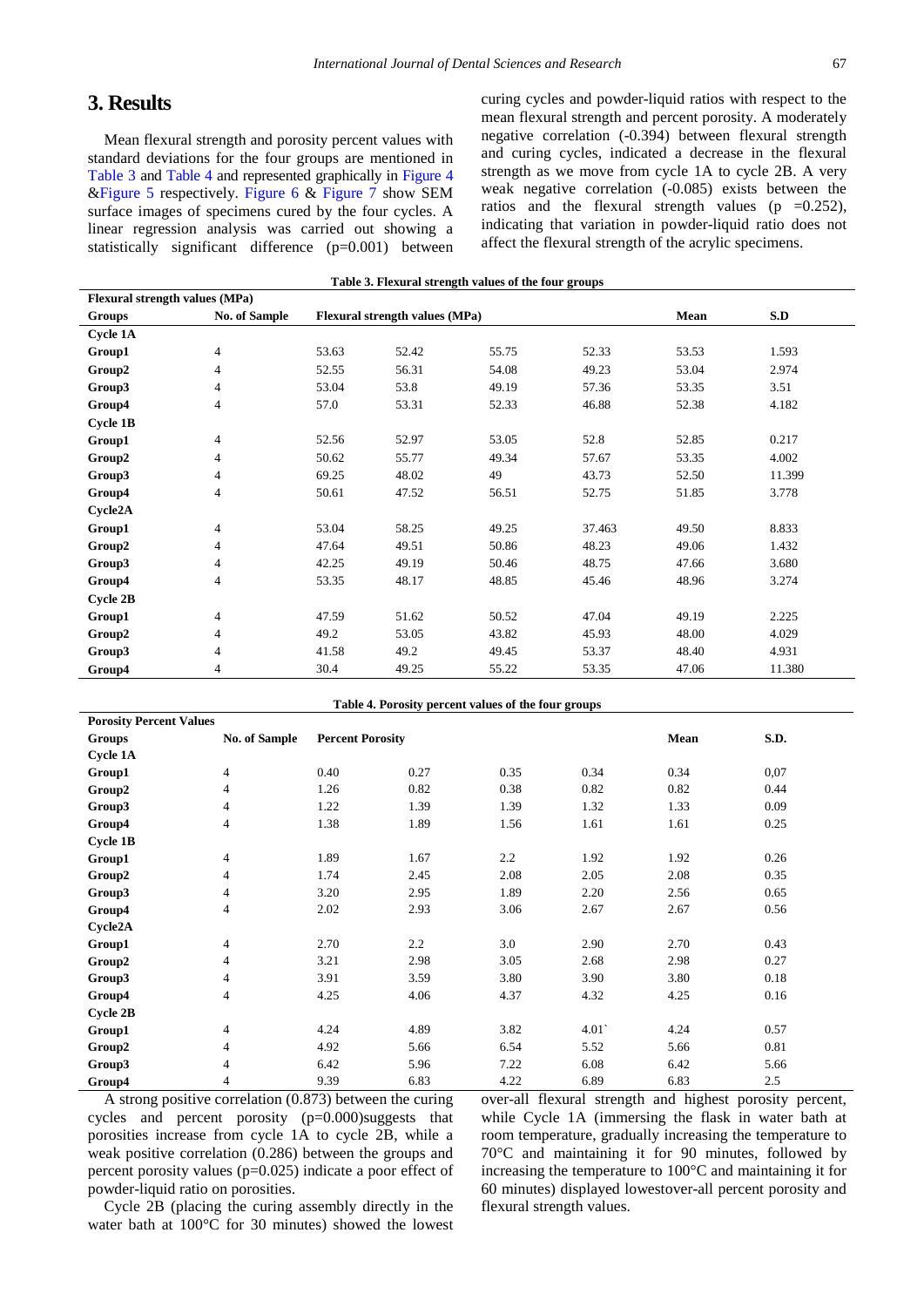<span id="page-4-0"></span>

**Figure 4.** Graph representing flexural strength of the four groups

<span id="page-4-1"></span>

Figure 5. Graph representing the mean percent porosity of the four groups

<span id="page-4-2"></span>

**Figure 6.** SEM images of specimen cured according to Cycle 1A and1B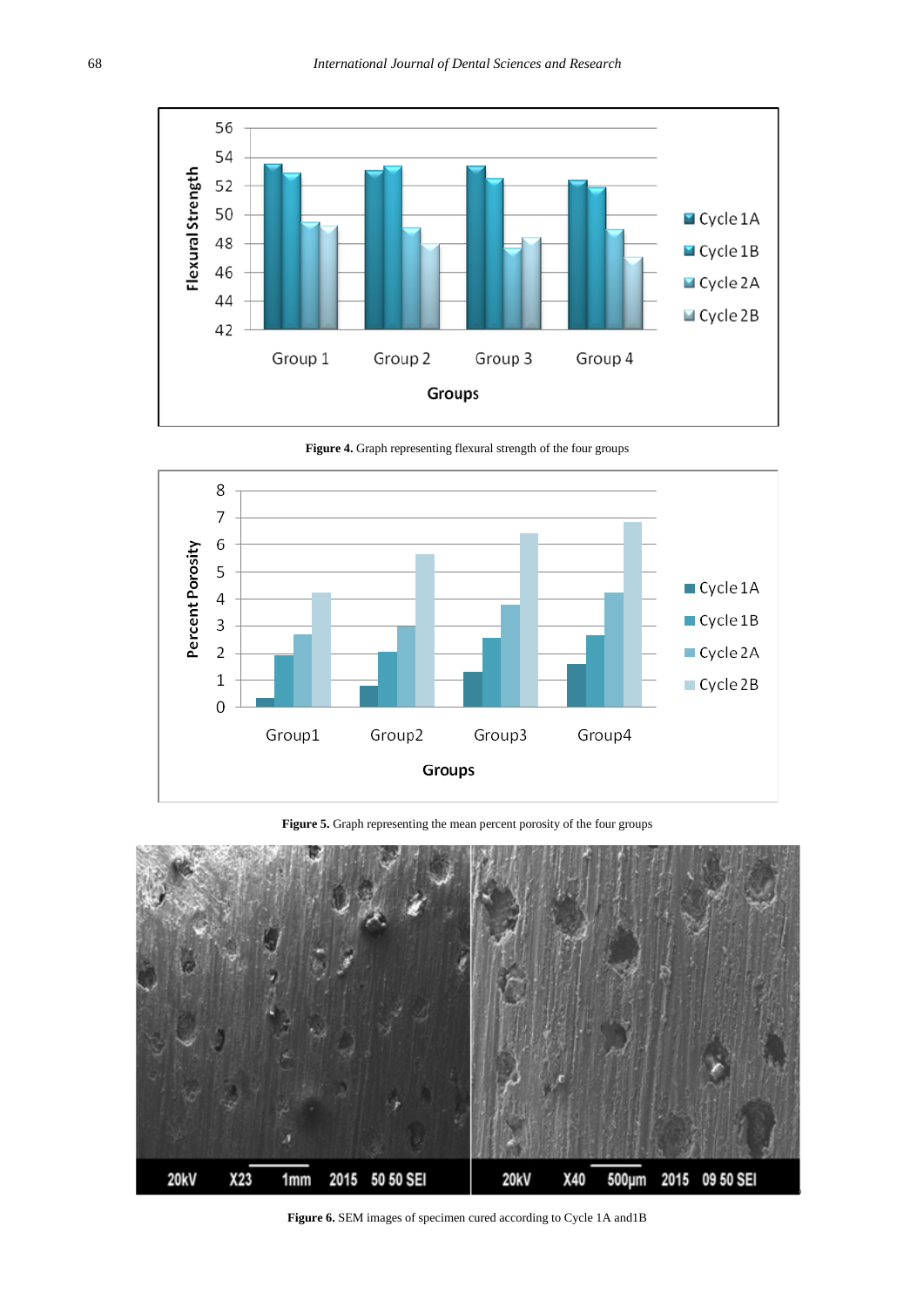<span id="page-5-0"></span>

**Figure 7.** SEM images of specimen cured according to Cycle 2A and 2B



Figure 8. Comparison of surfaces of samples cured by Cycle 1A and 2B

Two sample t test was used to compare the flexural strength and porosity percent values of samples cured using Cycle 1A to those cured with Cycle 2B. The mean flexural strength of samples cured by Cycle 2B  $(48.16\pm5.97)$  was found to be lower than the mean flexural strength  $(53.08\pm2.87)$  of samples cured by Cycle 1A (p value= 0.006), while the mean value of percent porosity of samples cured with Cycle 1A (1.026±0.55) was lower  $(5.78 \pm 1.59)$  than those cured by Cycle 2B  $(p=0.00)$ .

The mean flexural strength of samples cured by Cycle 1A (53.08±2.868) was found to be slightly greater than the mean flexural strength  $(52.64 \pm 5.70)$  of samples cured by Cycle 1B (p value 0.784), while the mean value of percent porosity of samples cured using cycle 1A (1.026±0.55) is less  $(2.31\pm0.53)$  than those cured with cycle 2B (p=0.00). These flexural strength results are not statistically significant and suggest that decreasing the curing time and the terminal boil period by 30minutes in cycles which were started at room temperature, do not affect the flexural strength of the cured acrylic resin specimens. On the other hand the results of percent porosity values are statistically significant indicating that altering terminal boil period by 30 minutes effects the mean percent porosity in a cured sample.

## **4. Discussion**

Fracture of denture base resins due to fatigue as a consequence of intermittent yet prolonged flexural stresses is a commonly seen mode of clinical failure [\[15,16\].](#page-7-10) The three-point bend has been considered useful in comparing flexural strengths of denture base materials [\[17,18\].](#page-7-11) The flexural strength of the cured specimens in this study were measured in a universal testing machine by the short beam three-point bend test [\[14\].](#page-7-9) Various researchers have used different time periods of underwater storage, however, in this study the specimens were stored at 37°C for 28 days, as studies have shown that the influence of water on the flexural strength occurs during the first four weeks of water immersion and longer periods of immersion do not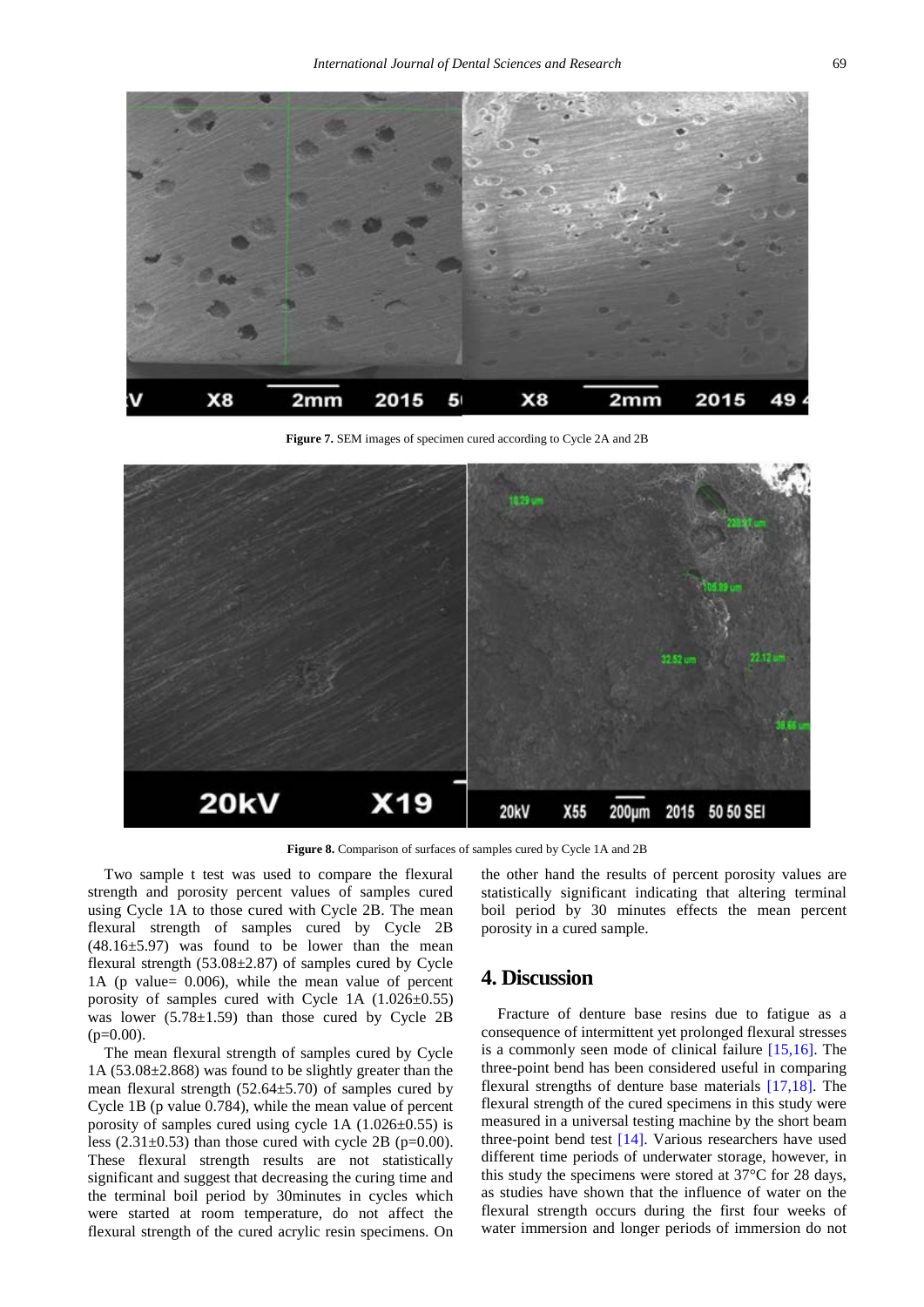show a statistically significant decrease in flexural strength [\[18,19\].](#page-7-12)

Invasive as well as non-invasive techniques have been mentioned in literature for porosity measurements. The Archimedes method of measuring porosity [\[7,20,21\]](#page-7-4) is considered an easy noninvasive technique, however the use of SEM micrographs allows a higher level of precision evaluation of the specimen pores hence appears to be a more reliable method [\[22,23\].](#page-7-13)

A moderately negative correlation (-0.394) exists between flexural strength values and the curing cycles, indicating that the flexural strength decreases from cycle 1A to cycle 2B. These results suggest that long curing cycles along with a terminal boil would result in enhancing flexural strength values, hence improving the mechanical properties of the polymer [\[18\].](#page-7-12) This is also supported by a strong positive correlation of percent porosity (0.873) with the curing cycles suggesting that porosities increase from cycle 1A to cycle 2B. Presence of increased amount of porosities effects the strength of the acrylic resin specimen as it concentrates stresses in the matrix and contributes to formation of micro-cracks under loading [\[24\].](#page-7-14) Porosities also present an air- inhibited layer of incompletely polymerized matrix at the void surface [\[3,4\].](#page-7-1) The mechanical properties of heat cured acrylic resins are closely related to curing conditions and are affected by the level of residual monomers [\[9\].](#page-7-6) Studies have demonstrated that including a terminal boiling period to the curing cycle produced specimen with low levels of residual monomers and greater flexural strength as compared to specimens cured without a terminal boil [\[3,25,26\].](#page-7-1) SP Kasina et al compared the porosities of acrylic denture bases processed by conventional heat polymerization and microwave technique and concluded that a conventional heat polymerization with a terminal boil produces less porosity which depends not only on the polymerization method but also on the type of acrylic resin used [\[21\].](#page-7-15) A terminal boil ensures a thorough polymerization and starting the curing cycles from room temperature allows more time for monomer- polymer interaction as well as prevents premature vaporization of monomer.

The decomposition of benzoyl peroxide is temperature dependent, hence in long curing cycles greater decomposition of benzoyl peroxide would result in greater number of polymer chains. Conversion of monomer to polymer is also time dependent and the rate of conversion is greatly increased by increasing the temperature from 70°C to 100°C. This would explain higher flexural strength and lower percent porosity values of samples cured according to cycle 1A and 1B in which flasks were kept in a water bath at room temperature and the temperature was gradually increased, followed by a terminal boil of 60 and 30 minutes respectively.

A rapid polymerization cycle (Cycle 2B) is quite often used to save time, however, it has been demonstrated that such cycles are inefficient in producing complete polymerization and reducing residual monomer levels which is an important parameter in determining mechanical properties [\[13,27\].T](#page-7-8)he un-reacted monomers serve as plasticizers, which reduce strength by a decrease in interchange forces, making deformation to occur more easily under load [\[28,29\].](#page-7-16) Cycle 2B in which the curing assembly was placed in the water bath at 100°C showed

the least meanflexural strength and highest percent porosity levels, due to a total heat being generated higher than the boiling point of the monomer causing development of internal porosity which in-turn affects mechanical properties [\[30,31\].](#page-7-17)

K.Z.Islam et al cured acrylic resin specimens at 100°C for 20, 40 and 60 minutes and found no statistical difference among the flexural strength of the cured specimens [\[32\].](#page-7-18)This is in agreement with our study in which the samples cured according to cycle 2A which involves immersing the flasks in a water bath at a temperature of 70°C followed by gradually increasing the temperature to 100°C and finally maintaining it for 30 minutes and cycle 2B which involves placing the flask directly in a water bath at a temperature of 100°C and for 30mins, had no statistically significant difference (p=0.740) in the flexural strength values.

Powder-liquid ratio of PMMA resins is often changed to modify handling properties, however, it was noted that this may have deleterious effects on the properties of the cured material [\[33\].](#page-7-19) In this study the acrylic specimens were made according to three different powder-liquid ratios while specimens in group 4 were prepared by final year undergraduate students who dispensed and mixed the powder and the liquid under supervision. The students mixed the acrylic resin without following any ratio or measuring system, hence it was expected that due to a possibly elevated residual monomer concentration in this group, the flexural strength and the porosity levels of the cured specimen would be reduced. However, the results showed a weak negative correlation (-0.085) between the groups and the flexural strength and a weak positive correlation (0.286) with mean percent porosity of the cured samples. These results indicate that the variations of our powder-liquid ratios have a week effect on the flexural strength as well as the percent porosity values of the acrylic resin specimens as compared to the effect of curing regimes. Although this is in agreement with a study carried out by G Greets et al [\[34\],](#page-7-20) who concluded that powder-liquid ratio does not have a significant effect on the flexural strength of unreinforced PMMA resin, the powder-liquid variations chosen in our study are only slightly different than the manufacturer recommended powder-liquid ratios. A gross change in powder-liquid ratio would undoubtedly result either the mix being too dry and consequently un-manageable or too weak due to excess liquid monomer.

# **5. Conclusion**

Within the limitations of this study, following conclusions can be made:

- 1. Variations in polymerization cycles have a higher influence on flexural strength and percent porosity of acrylic resins rather than powder-liquid ratios.
- 2. Starting the curing cycle at room temperature and gradually increasing the temperature seems to produce acrylic resin specimen with greater flexural strength and low percent porosity values as compared to curing cycles in which the flasks are placed directly at boiling water.
- 3. Increasing the overall curing time and terminal boil period from 30 to 60 minutes in cycles which started